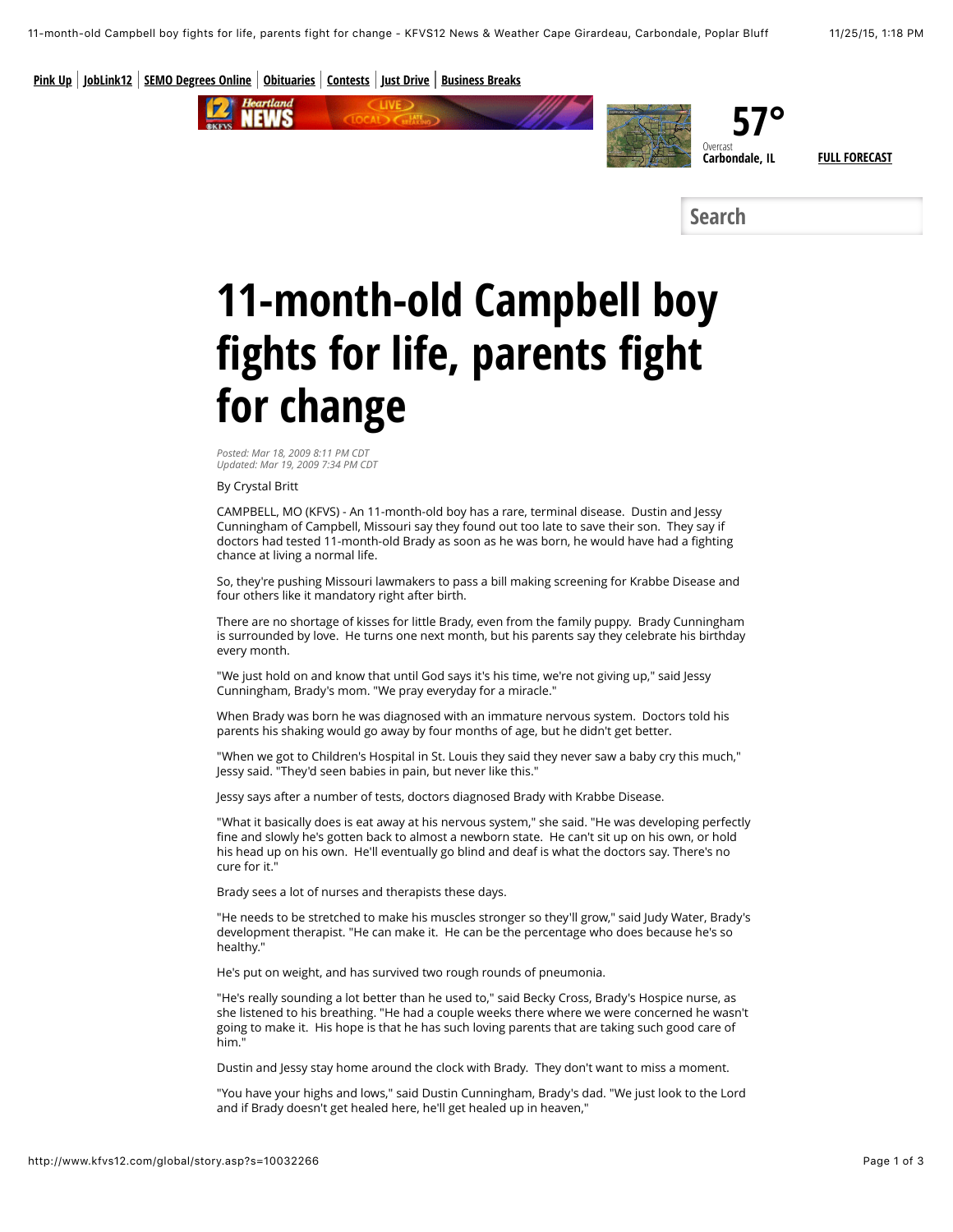Brady's parents are fighting to make Krabbe Disease part of newborn screening tests.

"If we would have known when he was born he could have gotten a blood transfusion or bone marrow transplant," said Jessy.

She says that treatment would have stopped the progression of the disease, giving him a 70 percent chance of survival.

"He would have had a chance to live a normal life," said Jessy.

"We think that's why Brady was given to us is for a bigger reason, and we honestly think it's to save more children's lives in the future," said Dustin.

Heartland News has learned Illinois and New York already require Krabbe Disease to be part of newborn screening. We're told the legislation is currently close to making it to the house floor in Missouri.

Meanwhile, the Cunningham's are staying unbelievably strong. They credit God, and an amazing support group of family, friends, church and community.

## **IN THE NEWS**